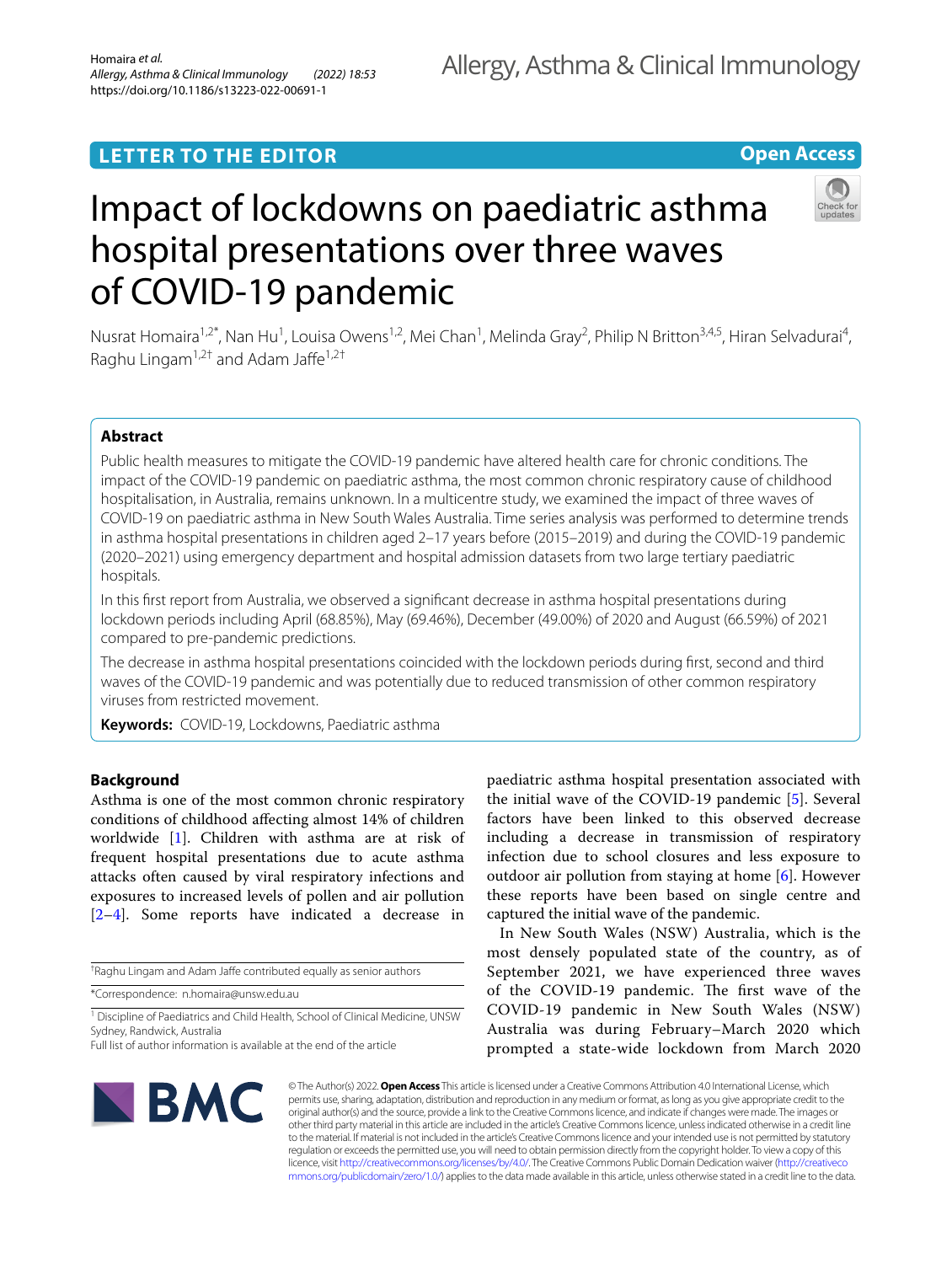including border and school closures and stay at home orders. Schools returned to face-to-face learning from mid-May in NSW but restrictions on social gatherings were still in place. There was a resurgence of COVID-19 cases during October and December of 2020 which again resulted in restricted movement within greater NSW and introduction of mask mandates in indoor settings and on public transportation. The third wave of the COVID-19 pandemic in NSW due to the emergence of the Delta variant of SARS-CoV-2 resulted in wider lockdowns in greater Sydney on 26th June 2020, with mandatory mask use in indoor settings and on public transport and with schools going back to remote learning. Additionally, in an efort to contain the highly transmissible Delta strain, some areas in Sydney with increasing number of cases went under curfew efective between 9 pm and 5am from 23rd August 2021. Mandatory mask use while in outdoor settings was also put in place in NSW from the same date. As of September 30, 2021, greater Sydney remained in lockdowns, with easing of curfew and stayat-home order to be lifted from 11 October and schools resuming face-to-face learning from end of October 2021.

The COVID-19 lockdowns led to generalised decrease in healthcare resource utilisation for common chronic conditions. The impact of COVID-19 lockdowns on paediatric asthma in Australia remains unclear. We aimed to examine the impact of lockdowns associated with three waves of the COVID-19 pandemic on paediatric asthma hospital presentations in NSW, Australia.

## **Methods**

In this multicentre study, we analysed data from the Sydney Children's Hospitals Network (SCHN) in NSW, the largest provider of tertiary paediatric services in Australia, comprising two large hospitals including the Sydney Children's Hospital at Randwick and the Children's Hospital at Westmead. We included the SCHN's electronic medical records from 1st January 2015 to 31st August 2021. Data were extracted from two routinely collected datasets including hospital admission and emergency department (ED) attendance data for hospital presentations associated with asthma (predominantly allergic asthma J45.0, non-allergic asthma J45.1, mixed asthma J45.8, asthma unspecifed J45.9 and status asthmaticus J46) in children aged 2–17 years, using International Classifcation of Diseases 10th revision Australian Modifcation for hospital admissions and Systemised Nomenclature of Medicine Clinical Terms for ED attendances. We included children aged $\geq$  2 years of age as asthma diagnosis is challenging in younger children.

We compared asthma hospital presentations (inpatient admissions and ED attendances) in the pandemic period (1st January 2020–31st August 2021) with the prepandemic period (1st January 2015–31st December 2019) and plotted counts of asthma hospital presentation by months and performed time series analysis to predict frequencies and their 95% confdence intervals (CIs) in 2020–2021 based on pre-pandemic years, using autocorrelation error and autoregressive integrated moving average (ARIMA) models. We estimated the percentage diference between the observed and the

<span id="page-1-0"></span>

|  |  |  |  |  | Table 1 All cause and asthma related paediatric inpatient admissions and emergency department attendances in children aged |  |
|--|--|--|--|--|----------------------------------------------------------------------------------------------------------------------------|--|
|  |  |  |  |  | 2–17 years across Sydney Children's Hospitals Network in pre-pandemic (2015–2019) and pandemic periods (2020–2021)         |  |
|  |  |  |  |  |                                                                                                                            |  |

| Year of presentation          |        |       |        |       |              |       |              |       |         |       |            |           |        |           |                            |       |
|-------------------------------|--------|-------|--------|-------|--------------|-------|--------------|-------|---------|-------|------------|-----------|--------|-----------|----------------------------|-------|
|                               | 2015   |       | 2016   |       | 2017         |       | 2018         |       | 2019    |       | 2015-2019  |           | 2020   |           | 2021 (up to<br>31st August |       |
|                               | N      | $\%$  | N      | $\%$  | N            | $\%$  | N            | $\%$  | N       | $\%$  | N          | $\%$      | N      | $\%$      | N                          | $\%$  |
| Any diagnosis                 |        |       |        |       |              |       |              |       |         |       |            |           |        |           |                            |       |
| 2–17 years (Total)            | 96.431 | 100   | 97.961 | 100   | 98,091       | 100   | 95,439       | 100   | 104,940 | 100   | 492,863    | 100       | 93.818 | 100       | 69.703                     | 100   |
| $2-5$ years                   | 40.860 | 42.37 | 41.431 | 42.29 | 40,230       | 41.01 | 38,909       | 40.76 | 43,269  | 41.23 | 204,700    | 41.53     | 36,490 | 38.89     | 28.675                     | 41.3  |
| $6-12$ years                  | 39.202 | 40.65 | 39.737 | 40.56 | 40,325       | 41.10 | 38,903       | 40.76 | 42,596  | 40.59 | 200,763    | 40.73     | 37.469 | 39.94     | 26.785                     | 38.42 |
| $13-17$ years                 | 16.369 | 16.97 | 16.793 |       | 17.14 17,536 | 17.87 | 17,627 18.46 |       | 19,075  | 18.17 | 87,400     | 17.73     | 19.859 | 21.17     | 14.243                     | 20.04 |
| Asthma hospital presentations |        |       |        |       |              |       |              |       |         |       |            |           |        |           |                            |       |
| 2–17 years (Total)            | 3078   | 3.19  | 2665   | 2.72  | 2540         | 2.58  | 2295         | 2.40  | 2582    | 2.46  | 13,160     | 2.67      | 1912   | 2.03      | 1452                       | 2.08  |
| 2-5 years                     | 1640   | 53.28 | 1262   | 47.35 | 967          | 38.07 | 878          | 38.25 | 848     |       | 32.84 5595 | 42.51     | 601    | 31.43     | 440                        | 30.30 |
| 6-12 years                    | 1238   | 40.22 | 1158   | 43.45 | 1234         | 48.58 | 1062         | 46.27 | 1262    | 48.87 | 5954       | 45.24 977 |        | 51.09     | 737                        | 50.75 |
| $13 - 17$ years               | 200    | 6.49  | 245    | 9.19  | 339          | 13.34 | 355          | 15.46 | 472     | 18.28 | 1611       | 12.24 334 |        | 17.46 275 |                            | 18.93 |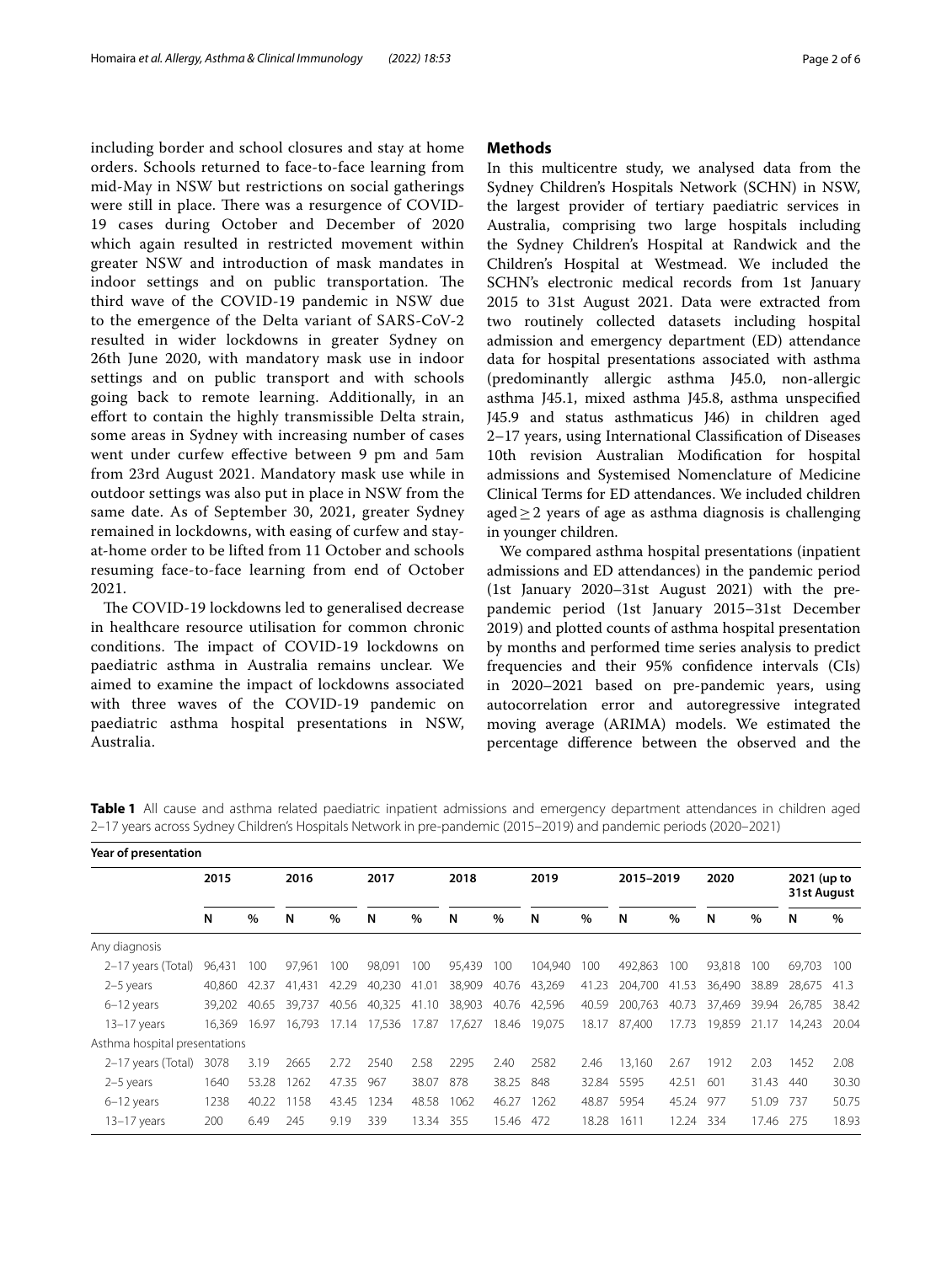<span id="page-2-0"></span>**Table 2** Diferences between observed and predicted numbers of paediatric asthma inpatient admissions and emergency department attendances by months in 2020 and 2021 compared to pre-pandemic years (2015–2019)

| Month         | Number of inpatient admissions and ED attendances |                                             |                                                                   |                               |                                     |                                                                   |  |  |  |  |  |
|---------------|---------------------------------------------------|---------------------------------------------|-------------------------------------------------------------------|-------------------------------|-------------------------------------|-------------------------------------------------------------------|--|--|--|--|--|
|               |                                                   | Observed number Predicted number<br>(95%CI) | Percentage<br>difference from<br>predicted number<br>(%) (95% CI) | <b>Observed number</b>        | <b>Predicted number</b><br>(95% CI) | Percentage<br>difference from<br>predicted number<br>(%) (95% CI) |  |  |  |  |  |
|               | Year 2020                                         |                                             |                                                                   | Year 2021 (up to 31st August) |                                     |                                                                   |  |  |  |  |  |
|               | All children aged 2-17 years                      |                                             |                                                                   |                               |                                     |                                                                   |  |  |  |  |  |
| All year 1912 |                                                   | 2223.4 (1230.58,<br>3216.22)                | $-14.01 (-40.55,$<br>55.37)                                       | 1452                          | 2087.2 (940.79,<br>3233.61)         | $-30.43 (-55.1, 54.34)$                                           |  |  |  |  |  |
| JAN           | 124                                               | 139.88 (53.63, 226.14)                      | $-11.35(-45.17,$<br>131.23)                                       | 73                            | 143.27 (32.14, 254.41)              | $-49.05 (-71.31,$<br>127.14                                       |  |  |  |  |  |
| FEB           | 227                                               | 267.78 (181.48,<br>354.07)                  | $-15.23(-35.89,$<br>25.08)                                        | 234                           | 240.59 (129.35,<br>351.83)          | $-2.74(-33.49, 80.91)$                                            |  |  |  |  |  |
| MAR           | 244                                               | 245.44 (159.11,<br>331.78)                  | $-0.59$ ( $-26.46$ , 53.35)                                       | 254                           | 223.34 (111.99,<br>334.68)          | $13.73 (-24.11, 126.8)$                                           |  |  |  |  |  |
| <b>APR</b>    | 60                                                | 192.61 (106.23,<br>278.98)                  | $-68.85(-78.49,$<br>$-43.52)$ $\ddot{\phantom{1}}$                | 186                           |                                     | 182.83 (71.38, 294.28) 1.73 (-36.79, 160.59)                      |  |  |  |  |  |
| MAY           | 76                                                | 248.82 (162.41,<br>335.24)                  | $-69.46 (-77.33,$<br>$-53.2$                                      | 337                           | 225.48 (113.92,<br>337.04)          | 49.46 (-0.01, 195.82)                                             |  |  |  |  |  |
| <b>JUN</b>    | 211                                               | 199.03 (112.58,<br>285.49)                  | $6.01 (-26.09, 87.43)$                                            | 216                           |                                     | 187.29 (75.63, 298.96) 15.33 (-27.75, 185.61)                     |  |  |  |  |  |
| JUL           | 165                                               | 137.81 (51.31, 224.31)                      | $19.73 (-26.44,$<br>221.56)                                       | 79                            | 140.39 (28.61, 252.16)              | $-43.73(-68.67)$<br>176.12                                        |  |  |  |  |  |
| AUG           | 198                                               | 240.54 (154, 327.08)                        | $-17.69(-39.46,$<br>28.57                                         | 73                            | 218.51 (106.62,<br>330.4)           | $-66.59(-77.91,$<br>$-31.53)$ ***                                 |  |  |  |  |  |
| <b>SEP</b>    | 163                                               | 189.23 (102.65,<br>275.81)                  | $-13.86(-40.9, 58.8)$                                             |                               |                                     |                                                                   |  |  |  |  |  |
| OCT           | 134                                               | 153.17 (66.54, 239.8)                       | $-12.52(-44.12,$<br>101.37)                                       |                               |                                     |                                                                   |  |  |  |  |  |
| <b>NOV</b>    | 208                                               | 210.91 (124.24,<br>297.58)                  | $-1.38 (-30.1, 67.42)$                                            |                               |                                     |                                                                   |  |  |  |  |  |
| <b>DEC</b>    | 102                                               | 200.01 (113.3, 286.73)                      | $-49(-64.43,$<br>$-9.97$                                          |                               |                                     |                                                                   |  |  |  |  |  |
|               | Children aged 2-5 years                           |                                             |                                                                   |                               |                                     |                                                                   |  |  |  |  |  |
| All year 601  |                                                   | $528.6 (-119.32,$<br>1176.52)               |                                                                   | 440                           | 331.8 (-416.35,<br>1079.95)         |                                                                   |  |  |  |  |  |
| JAN           | 41                                                | $38.39 (-11.82, 88.59)$                     | $\overline{\phantom{a}}$                                          | 16                            | $26.5$ (-36.29, 89.29)              | $\qquad \qquad -$                                                 |  |  |  |  |  |
| FEB           | 68                                                | 82.93 (32.7, 133.17)                        | $-18.01(-48.94,$<br>107.96)                                       | 83                            | 56.89 (-5.98, 119.76)               | $\sim$                                                            |  |  |  |  |  |
| MAR           | 90                                                | 68.66 (18.39, 118.92)                       | $31.09 (-24.32,$<br>389.37)                                       | 88                            | $46.57 (-16.37,$<br>109.52)         |                                                                   |  |  |  |  |  |
| APR           | 9                                                 | 55.07 (4.77, 105.37)                        | $-83.66 (-91.46, 88.5)$                                           | 65                            | 36.74 (-26.29, 99.76)               |                                                                   |  |  |  |  |  |
| MAY           | 8                                                 | 57.4 (7.07, 107.73)                         | $-86.06 (-92.57,$<br>13.08)                                       | 101                           | $37.91 (-25.19,$<br>101.02)         |                                                                   |  |  |  |  |  |
| JUN           | 70                                                | $40.36 (-10, 90.72)$                        | -                                                                 | 61                            | 25.68 (-37.51, 88.87)               |                                                                   |  |  |  |  |  |
| JUL           | 51                                                | 27.46 (-22.93, 77.86)                       | $\qquad \qquad -$                                                 | 12                            | 16.32 (-46.95, 79.59)               | $\hspace{0.1mm}-\hspace{0.1mm}$                                   |  |  |  |  |  |
| AUG           | 59                                                | 72.7 (22.28, 123.13)                        | $-18.85 (-52.08,$<br>164.83)                                      | 14                            | $47.19(-16.16,$<br>110.55)          |                                                                   |  |  |  |  |  |
| SEP           | 49                                                | $46.66 (-3.8, 97.12)$                       | $\qquad \qquad -$                                                 |                               |                                     |                                                                   |  |  |  |  |  |
| OCT           | 62                                                | 33.77 (-16.73, 84.26)                       |                                                                   |                               |                                     |                                                                   |  |  |  |  |  |
| <b>NOV</b>    | 67                                                | $44.4 (-6.12, 94.93)$                       |                                                                   |                               |                                     |                                                                   |  |  |  |  |  |
| DEC           | 27                                                | 52.27 (1.71, 102.84)                        | $-48.35(-73.74,$<br>1478.79)                                      |                               |                                     |                                                                   |  |  |  |  |  |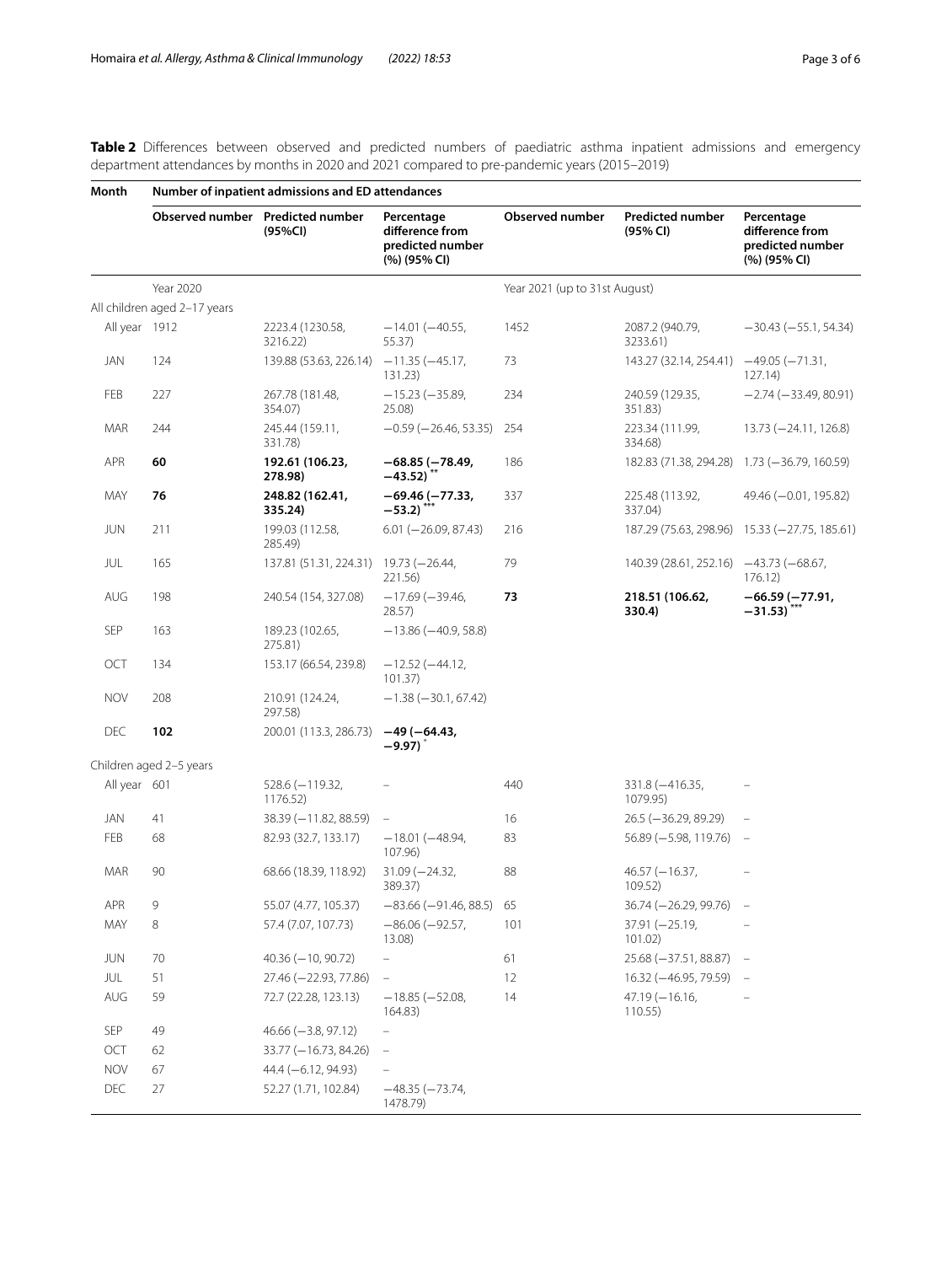# **Table 2** (continued)

| Month        | Number of inpatient admissions and ED attendances |                                             |                                                                   |                        |                                     |                                                                   |  |  |  |  |  |
|--------------|---------------------------------------------------|---------------------------------------------|-------------------------------------------------------------------|------------------------|-------------------------------------|-------------------------------------------------------------------|--|--|--|--|--|
|              |                                                   | Observed number Predicted number<br>(95%CI) | Percentage<br>difference from<br>predicted number<br>(%) (95% CI) | <b>Observed number</b> | <b>Predicted number</b><br>(95% CI) | Percentage<br>difference from<br>predicted number<br>(%) (95% CI) |  |  |  |  |  |
|              | Children aged 6-11 years                          |                                             |                                                                   |                        |                                     |                                                                   |  |  |  |  |  |
| All year 977 |                                                   | 1176.4 (742.15,<br>1610.65)                 | $-16.95 (-39.34,$<br>31.64)                                       | 737                    | 1171.6 (670.17,<br>1673.03)         | $-37.09 (-55.95, 9.97)$                                           |  |  |  |  |  |
| JAN          | 50                                                | 68.3 (17.98, 118.62)                        | $-26.79(-57.85,$<br>178.11)                                       | 39                     | 79.32 (16.95, 141.68)               | $-50.83(-72.47,$<br>130.06)                                       |  |  |  |  |  |
| FEB          | 123                                               | 133 (82.64, 183.35)                         | $-7.52$ ( $-32.91$ , 48.83)                                       | 113                    | 122.92 (60.48, 185.36)              | $-8.07 (-39.04, 86.85)$                                           |  |  |  |  |  |
| MAR          | 114                                               | 124.24 (73.86, 174.62)                      | $-8.24 (-34.71, 54.35)$                                           | 131                    | 117.02 (54.5, 179.54)               | $11.95 (-27.04, 140.37)$                                          |  |  |  |  |  |
| APR          | 30                                                | 96.61 (46.2, 147.02)                        | $-68.95(-79.6,$<br>$-35.06$                                       | 87                     | 98.41 (35.81, 161.01)               | $-11.59(-45.97,$<br>142.98)                                       |  |  |  |  |  |
| MAY          | 50                                                | 128.29 (77.84,<br>178.73)                   | $-61.02$ ( $-72.03$ ,<br>$-35.77$ )                               | 178                    | 119.76 (57.07, 182.44)              | 48.64 (-2.43, 211.87)                                             |  |  |  |  |  |
| JUN          | 110                                               | 112.12 (61.64, 162.59)                      | $-1.89(-32.35, 78.46)$                                            | 116                    | 108.86 (46.1, 171.62)               | $6.56 (-32.41, 151.63)$                                           |  |  |  |  |  |
| JUL          | 79                                                | 77.08 (26.57, 127.59)                       | $2.49$ ( $-38.08$ , 197.35)                                       | 39                     | 85.25 (22.41, 148.1)                | $-54.25 (-73.67, 74.06)$                                          |  |  |  |  |  |
| AUG          | 110                                               | 113.47 (62.93, 164.01)                      | $-3.06$ ( $-32.93$ , 74.8)                                        | 34                     | 109.78 (46.85,<br>172.71)           | $-69.03(-80.31,$<br>$-27.43$                                      |  |  |  |  |  |
| <b>SEP</b>   | 82                                                | 98.65 (48.07, 149.22)                       | $-16.88(-45.05,$<br>70.58)                                        |                        |                                     |                                                                   |  |  |  |  |  |
| OCT          | 56                                                | 79.11 (28.5, 129.72)                        | $-29.21 (-56.83,$<br>96.51)                                       |                        |                                     |                                                                   |  |  |  |  |  |
| <b>NOV</b>   | 117                                               | 117.52 (66.88, 168.17)                      | $-0.44 (-30.43, 74.95)$                                           |                        |                                     |                                                                   |  |  |  |  |  |
| <b>DEC</b>   | 56                                                | 101.35 (50.67, 152.03)                      | $-44.75(-63.17,$<br>10.52)                                        |                        |                                     |                                                                   |  |  |  |  |  |
|              | Children aged 12-17 years                         |                                             |                                                                   |                        |                                     |                                                                   |  |  |  |  |  |
| All year 334 |                                                   | 518.4 (401.75,<br>635.05)                   | $-35.57(-47.41,$<br>$-16.86$                                      | 275                    | 583.8 (449.11,<br>718.49)           | $-52.89(-61.73,$<br>$-38.77$ ) <sup>**</sup>                      |  |  |  |  |  |
| JAN          | 33                                                | 39.61 (27.34, 51.88)                        | $-16.68 (-36.39,$<br>20.71)                                       | 18                     | 45.92 (32.27, 59.57)                | $-60.8(-69.78,$<br>$-44.22$ )                                     |  |  |  |  |  |
| FEB          | 36                                                | 42.63 (30.35, 54.92)                        | $-15.56 (-34.45,$<br>18.62)                                       | 38                     | 47.38 (33.71, 61.06)                | $-19.8$ ( $-37.77$ , 12.74)                                       |  |  |  |  |  |
| MAR          | 40                                                | 44.48 (32.18, 56.78)                        | $-10.08 (-29.55,$<br>24.29)                                       | 35                     | 48.39 (34.68, 62.09)                | $-27.67 (-43.63, 0.92)$                                           |  |  |  |  |  |
| APR          | 21                                                | 41.22 (28.91, 53.54)                        | $-49.06 (-60.77,$<br>$-27.37)$                                    | 34                     | 47.38 (33.65, 61.12)                | $-28.25 (-44.37, 1.04)$                                           |  |  |  |  |  |
| MAY          | 18                                                | 50.53 (38.21, 62.86)                        | $-64.38(-71.37,$<br>$-52.89$                                      | 58                     | 51.32 (37.55, 65.08)                | $13.02 (-10.88, 54.46)$                                           |  |  |  |  |  |
| JUN          | 31                                                | 44.13 (31.79, 56.48)                        | $-29.76(-45.11,$<br>$-2.49)$                                      | 39                     | 49.08 (35.28, 62.88)                | -20.54 (-37.97, 10.53)                                            |  |  |  |  |  |
| JUL          | 35                                                | 40.48 (28.13, 52.84)                        | $-13.55 (-33.76,$<br>24.43)                                       | 28                     | 47.92 (34.1, 61.75)                 | $-41.57(-54.66,$<br>$-17.88$                                      |  |  |  |  |  |
| AUG          | 29                                                | 46.65 (34.28, 59.02)                        | $-37.84(-50.87,$<br>$-15.4)$                                      | 25                     | 50.62 (36.76, 64.48)                | $-50.61(-61.23,$<br>$-32)$                                        |  |  |  |  |  |
| SEP          | 32                                                | 43.79 (31.4, 56.17)                         | $-26.92(-43.03, 1.91)$                                            |                        |                                     |                                                                   |  |  |  |  |  |
| OCT          | 16                                                | 44.06 (31.66, 56.47)                        | $-63.69(-71.67,$<br>$-49.46)$                                     |                        |                                     |                                                                   |  |  |  |  |  |
| <b>NOV</b>   | 24                                                | 45.52 (33.1, 57.94)                         | $-47.27(-58.58,$<br>$-27.49$                                      |                        |                                     |                                                                   |  |  |  |  |  |
| DEC          | 19                                                | 45.01 (32.57, 57.45)                        | $-57.79(-66.93,$<br>$-41.67)$                                     |                        |                                     |                                                                   |  |  |  |  |  |

The numbers in bold highlight signifcant diferences \**p*<0.05

\*\* *p*<0.01

\*\*\* *p*<0.001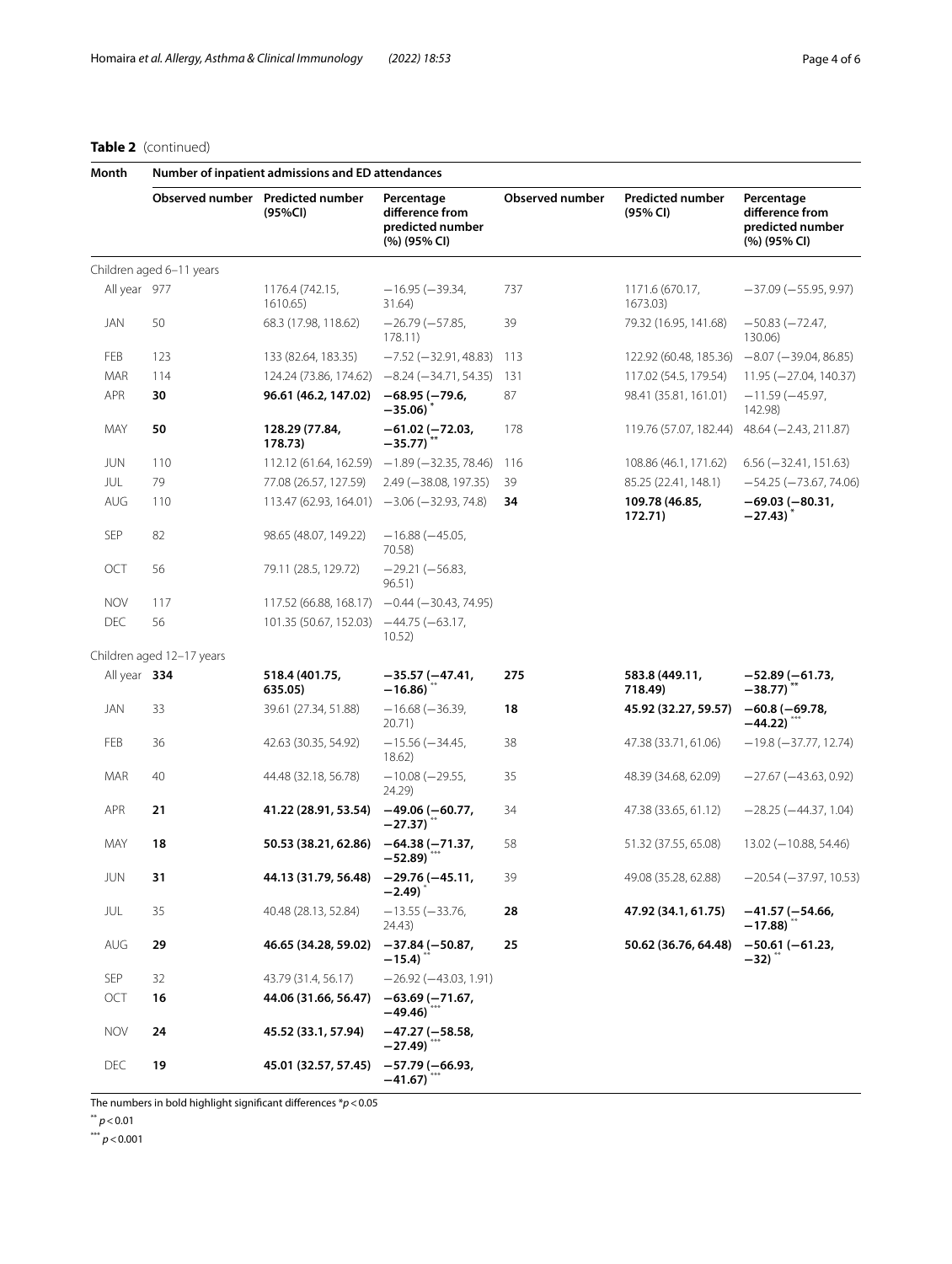predicted frequencies in 2020 and 2021 compared to prepandemic years and stratifed the analysis by age groups:  $2-5$  years,  $6-12$  years and  $13-17$  years. This study was approved by the SCHN Human Research Ethics Committee (2020/ETH01432).

# **Results**

In the pre-pandemic years (2015–2019) there were in total 492,863 hospital presentations in children aged 2–17 years, of these 13,160 (2.67%) were due to asthma and in pandemic years (2020–2021) there were 163,521 hospital presentations of which 3364 (2.05%) were due to asthma (Table [1](#page-1-0)).

In 2020–2021, the overall percentage diference in the annual observed number of asthma hospital presentations were not diferent compared with prepandemic years. However, the observed frequency of asthma hospital presentations in April, May and December of 2020 and August 2021 were signifcantly lower than predicted numbers based on the trend of these months observed in 2015–19 (68.85% reduction in April, 69.46% in May and 49% in December of 2020 and 66.59% in August of 2021;  $p < 0.05$ ) (Table [2\)](#page-2-0). The reduction in asthma hospital presentation in April–May of 2020 and August 2021 was observed across all the age-groups excluding children aged 2–5 years which could have been due to very small numbers of observed hospital presentations in this age-group.

## **Discussion**

In this frst report from Australia, we have shown signifcant reductions in paediatric asthma hospital presentations during April, May and December of 2020 and August of 2021 which coincided with the periods of restricted movement within NSW due to measures implemented to mitigate the three waves of the COVID-19 pandemic in NSW. We observed a reduction of 50–70% in paediatric asthma hospital presentations which is comparable to reductions observed during the lockdowns implemented in the initial stages of the pandemic in other parts of the world [[5\]](#page-5-3).

There are several possible explanations for this observed pattern. Firstly a reduction in paediatric hospital presentations associated with viral respiratory infections was also observed during April and May 2020 in NSW [[7\]](#page-5-5). Viral respiratory infections are common triggers for asthma attacks. Restrictions on face-toface learning during the lockdown periods may have reduced transmission of respiratory viruses within school settings. Indeed peaks in asthma hospital presentations in children are associated with return to school [\[8](#page-5-6)].

The observed reduced number of asthma hospital presentations during April, May of 2020 and August 2021

could also be linked to reduced exposure to outdoor air pollution from stay-at home orders and children staying indoors. There is evidence that general outdoor air quality in NSW improved during the lockdown period [[9\]](#page-5-7). Additionally October–December coincides with major grass pollen peaks in NSW and limited outdoor movement during the second wave of the COVID-19 pandemic could help explain the reduced asthma hospital presentations during these months in children aged 12–17 years who generally have higher mobility compared to younger children.

In response to disruptions to health services due to lockdowns, the Australian government enhanced telehealth to enable access to routine healthcare services via telephone or videoconferencing. It is also possible that general fear within community residents about contracting COVID-19 which may have led to reduced physical visits to hospitals and opting for telehealth services. We could not look into adherence to asthma medications during lockdown periods. There are reports of increased purchase of asthma inhaler medications during lockdown period which may lead to improved self-management of asthma symptoms [[10](#page-5-8)].

Our data demonstrated that during the three waves of the COVID-19 pandemic in NSW so far, measures to contain the pandemic including lockdowns, mask mandates and restricted outdoor movement may have led to a reduction in paediatric asthma hospital presentations. Chronic conditions constitute a major burden on the health system. Healthcare utilisation associated with chronic conditions declined globally during the pandemic. While this decline has been associated with lockdowns, such an approach is not feasible or sustainable in the absence of an infectious disease outbreak. Therefore further research to determine the positive factors associated with this observed pattern could help develop strategies to mitigate the burden of chronic conditions such as asthma on the health system.

#### **Acknowledgements**

We are grateful to Jane Shrapnel and Jake Davis from the Sydney Children's Hospital Network Management Support and Analysis Unit, and clinicians and laboratory staff at the Children's Hospital at Westmead and the Sydney Children's Hospital at Randwick.

#### **Author contributions**

NH, RL and AJ conceived and designed the study, NH drafted the manuscript, NHu conducted the statistical analysis, LO, CH, GM, PNB and HS all provided technical input in design of the study. All authors provided critical feedback to the drafting of the manuscript. All authors read and approved the fnal manuscript.

## **Funding**

NHMRC ECF (GNT1158646) to NH and (GNT1145817) to PNB; NHMRC research fellowship; Financial Markets Foundation for Children support to RL and NHu.

#### **Data availability**

The data that support the fndings of this study is available upon appropriate ethics approval.